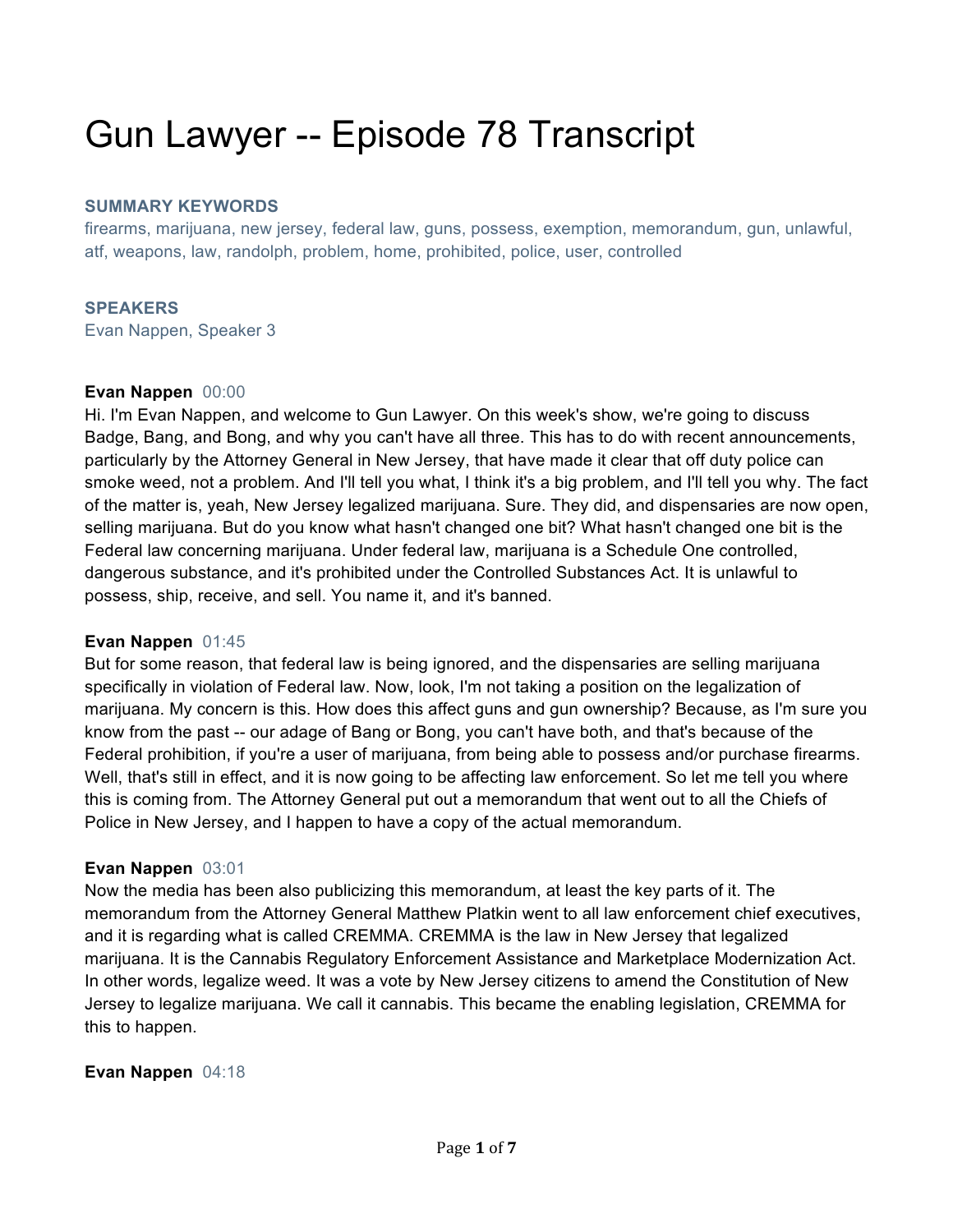As we speak, you can buy marijuana in New Jersey from dispensaries. Well, the (Attorney General's) memorandum says the CREMMA, again this regulation, further provides that law enforcement agencies may not take any adverse actions against any officers because they do or do not use cannabis off duty. Well, that's nice that they can't take action because you don't use drugs. I'm sure that was a big concern. Right? Identifying police that don't use drugs and then have to take action against them. But of course, the significant section is whether you do use it.

## **Evan Nappen** 05:05

In effect, what the Attorney General is saying is that if an officer is off duty, and he's using marijuana, then that's fine and dandy. The truth of it is, it isn't fine and dandy. Because first of all, the officer is possessing a Schedule One controlled dangerous substance under federal law, and nothing that New Jersey has done makes that okay. Federal law is still in effect, and these dispensaries and this entire business in marijuana, the Federal law is being ignored. It's just being ignored. So, it makes you wonder, why do we have laws that can simply be ignored? Because that's what's going on. Yet it's recognized that it still is a problem. It's even admitted that the Federal law creates an issue.

# **Evan Nappen** 06:11

In this (Attorney General) memorandum it says: While marijuana is a Schedule One Controlled Dangerous Substance under Federal Law 21 USC 812, so they acknowledge it's a federal problem, it says CREMMA makes it clear that no agency in the state may refuse to perform any duty under the CREMMA. Here's the quote, "on the basis that manufacturing, transporting, distributing, dispensing, delivering, possessing, or using any cannabis item, or marijuana is prohibited by Federal law." So, there is explicit acknowledgement in New Jersey to ignore, not enforce, and not take any action regarding that Federal prohibition. Yet, there it is.

## **Evan Nappen** 07:11

To have this memorandum come out, essentially giving the green light to police use of marijuana, now brings out and causes the gun problem that exists under Title 18 U.S.C. 922. Because if you are a user of any Controlled Dangerous Substance, an unlawful user of any Controlled Substance defined in the Controlled Substances Act, which would be the Schedule One and would be marijuana, you are prohibited under Federal law from shipping, transporting, receiving or possessing firearms and ammunition. This is directly by the way from the ATF. When questions were raised about medical marijuana, you could not and still cannot possess or have anything to do with guns under Federal law.

## **Evan Nappen** 08:19

If you are a medical marijuana user, no less a recreational marijuana user, the ATF said it makes it clear here further, the federal law makes it unlawful for any person to sell, or otherwise dispose of any firearm or ammunition to any person knowing or having reason to believe that such person is an unlawful user of controlled dangerous substance. So, if a firearm dealer believes that such a person is a user of marijuana, then the sale is prohibited for that dealer to be made, and that is Federal law. It makes it clear. It couldn't be any more clear. It says: therefore, any person who uses or is addicted to marijuana, regardless of whether his or her state has passed legislation authorizing marijuana use, is an unlawful user of a Controlled Dangerous Substance and is prohibited by Federal law from possessing firearms and ammunition. Then it advises such persons have to answer "yes" when filling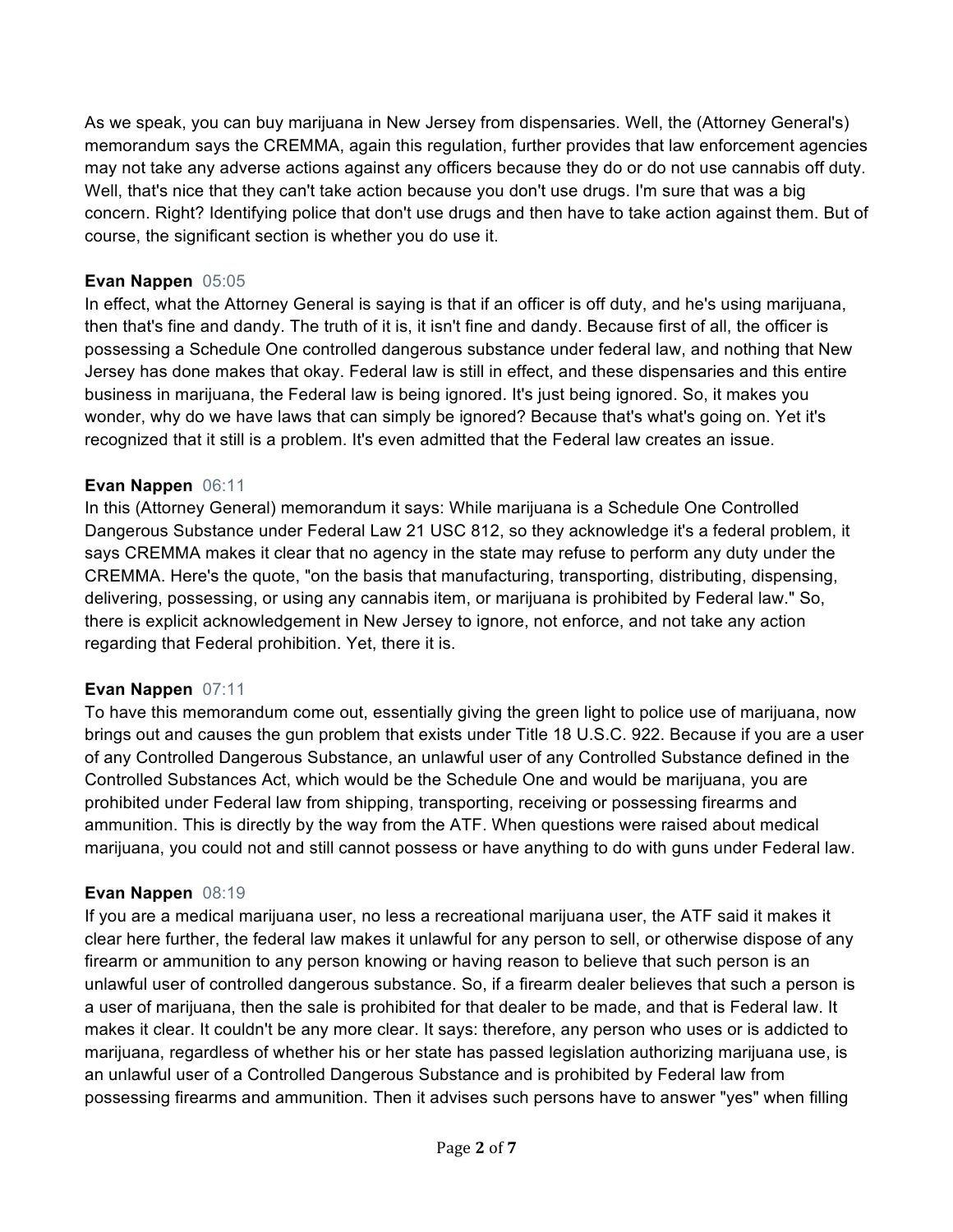out the ATF Form 4473. And if a dealer has reasonable cause to believe that the person is an unlawful user, then they cannot and are not allowed to transfer firearms. This is directly from the ATF.

# **Evan Nappen** 10:00

So, think about this. New Jersey has essentially announced that law enforcement officers can use marijuana while off duty. That's the essence of that memorandum. And now there are going to be situations in which law enforcement may find themselves really in a bind that they didn't necessarily anticipate. I don't think this was considered at all in making this announcement, but I'll tell you where it's going to come into play. Do I think law enforcement officers in New Jersey will be prosecuted for using marijuana? Of course not. Do you think the Feds will go after them? Well, they're not even going after dispensaries that have a pure cash business in marijuana. I don't think they are going to focus on the lone police officer, but selective enforcement can occur. So, that is a potential risk.

## **Evan Nappen** 11:01

But what I really see happening here is, let's say in a civil action, where an officer has used his firearm, lawfully, lawfully used the firearm to kill or injure a bad guy. And guess what? The bad guy or the bad guy's family sues the police over the use of force causing this injury. At some point in the interrogatories or in the deposition, that officer is asked about using marijuana off duty. Well, he knows the Attorney General said it is perfectly fine. So, he says, Yeah, so what? I use it off duty. What about it? Well, that officer has just admitted to being an unlawful user of marijuana and that makes him a prohibited person to possess his firearm. Therefore, when the trial attorney says, "so in other words, you shot my client with a gun that you were prohibited from possessing under Federal law. That should enhance that civil lawsuit pretty well, I would think.

## **Evan Nappen** 12:22

Look, it's also going to come out on the criminal side, when there's questions about the arrest. Let's say the officer uses his firearm to effect the arrest. I don't even mean fire it. I mean, pointing it or in any other way using it. Well, how can he be using a gun that he is unlawful to possess. These are all kinds of issues that are going to spring from this throughout the system, and it just seems to me that this was not very well thought out. Until such time as the Federal law changes so that marijuana is not prohibited federally, I would advise anyone in law enforcement, anyone that cares about their gun rights, not to in any way, use marijuana, whether it's medicinally or for recreation.

## **Evan Nappen** 13:23

Now, I understand that a lot of people enjoy it. A lot of people may think medically it helps them, and if it does, okay, but don't possess guns. If you want to use marijuana, please stay away from firearms until this law is fixed Federally. As much as they are turning a blind eye to the enormous amounts of marijuana sold illegally by any state that allows the sale of marijuana, when it comes to guns, they often make the exception, folks. Because you know, they hate guns, and the only thing they hate as much as guns is gun owners. So, if they can stick it to a gun owner over their use of marijuana, you can bet they will. That ATF letter that I read your parts of, stands for that very proposition. So, beware and remember that Badge, Bang and Bong, you can't have all three. Don't end up in trouble over this issue. Hey, when we come back, I have some great letters that folks sent, and I want to share them with you.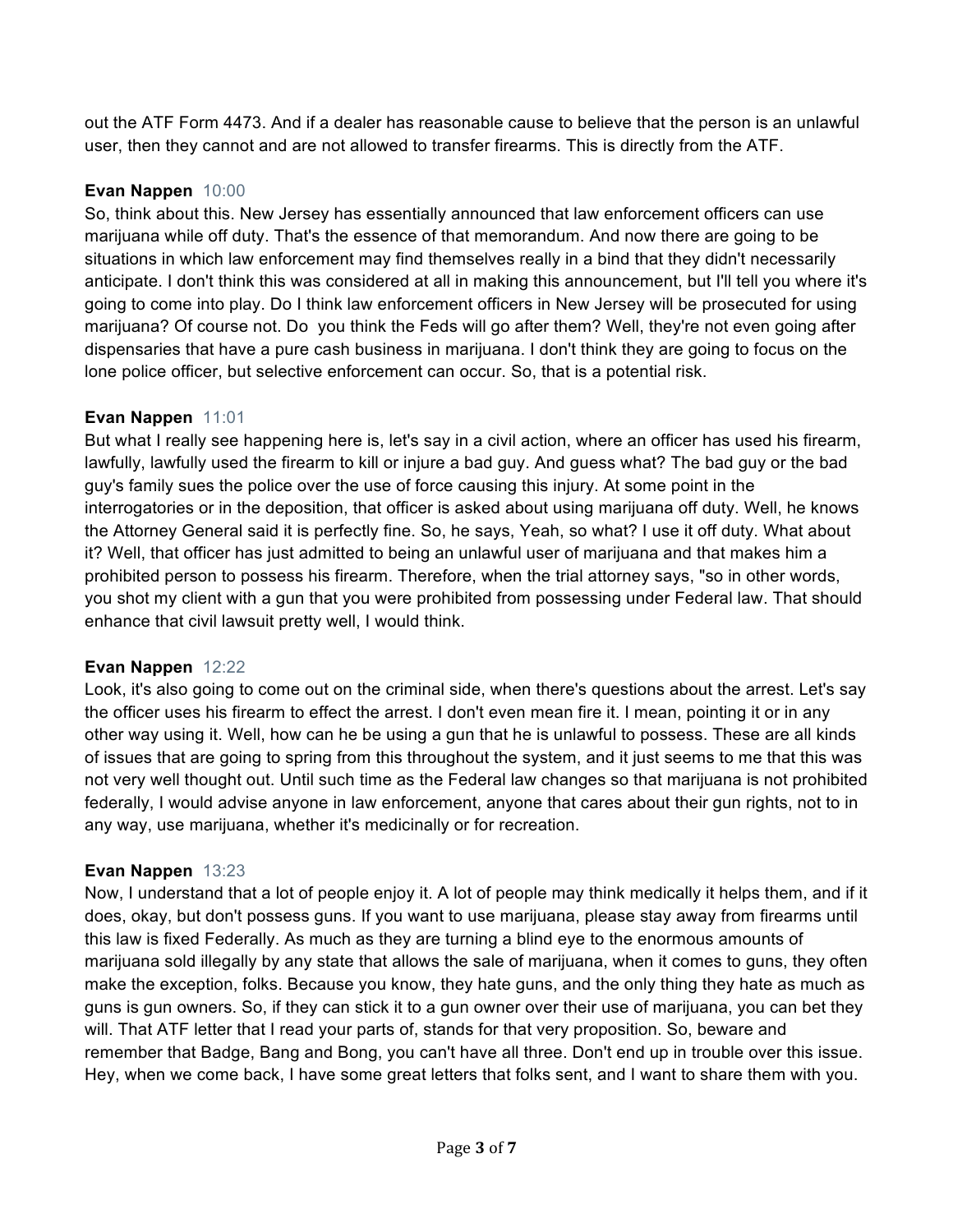#### **Speaker 3** 14:47

For over 30 years attorney Evan Nappen has seen what rotten laws do to good people. That's why he's dedicated his life to fighting for the rights of America's gun owners. A fearsome courtroom litigator, fighting for rights, justice, and freedom. An unrelenting gun rights spokesman tearing away at anti-gun propaganda to expose the truth. Author of six best-selling books on gun rights including Nappen on Gun Law, a bright orange gun law Bible that sits atop the desk of virtually every lawyer, police chief, firearms dealer, and savvy gun owner. That's what made Evan Nappen America's Gun Lawyer. Gun laws are designed to make you a criminal. Don't become the innocent victim of a vicious anti-gun legal system. This is the guy you want on your side. Keep his name and number in your wallet and hope you never have to use it. But if you live, work, or travel with a firearm, the deck is already stacked against you. You can find him on the web at EvanNappen.com or follow the link on the Gun Lawyer resource page. Evan Nappen -- America's Gun Lawyer.

#### **Speaker 3** 15:59

You're listening to Gun Lawyer with Attorney Evan Nappen. Available wherever you get your favorite podcasts.

#### **Evan Nappen** 16:11

I want to thank you all for being loyal listeners. Subscribe and tell your friends so we get the word out. It also gives me a chance to get some great letters. I love the emails and questions that I get. I've got a couple here that I'd like to share with you that I think you'll find important and interesting. So, this one is from John, and it's regarding burner guns at work. John says Hi, Evan, thanks for your great work and all of the information you provide for the good of the public. Much appreciated. I read the transcript of your discussion about the Bryna guns. We recently had a safety lecture at our place of work regarding active shooters. Can I keep a Bryna gun at work for security reasons? Is that covered under the Second Amendment? Thanks.

#### **Evan Nappen** 17:13

That's a good question, John and Bryna guns come up. Brynas are like, essentially, they're similar to paintball markers, but they fire a pepper ball. They're used for self-defense, less than lethal selfdefense. They're essentially pepper ball firing by way of air or other compressed gas to fire the pepper ball. The problem with the Bryna gun is that it is arguably not a firearm, although there can be debate about that because New Jersey does include air guns but not paintball markers. But if we take it outside the definition and say okay, it's not a firearm. In fact, it is a weapon. It's a less than lethal weapon, but it's designed to cause discomfort and pain or whatever that it does to stop an aggressor. And that makes it a weapon. Under New Jersey case law, you cannot preemptively arm yourself with a weapon outside the home. Because that is prohibited under the weapons possession laws in New Jersey. And those specifically come under what is NJS 2C:39-5. That's where the prohibitions are, and the other weapons prohibition is under subsection d. That's where there's a prohibition unless you have that manifests lawful purpose.

#### **Evan Nappen** 18:55

Now, some of you, as we talked about in a previous show, will say, well, I want it for self- defense and that is a manifest of lawful purpose. Well, the court says, no. The New Jersey Supreme Court said no,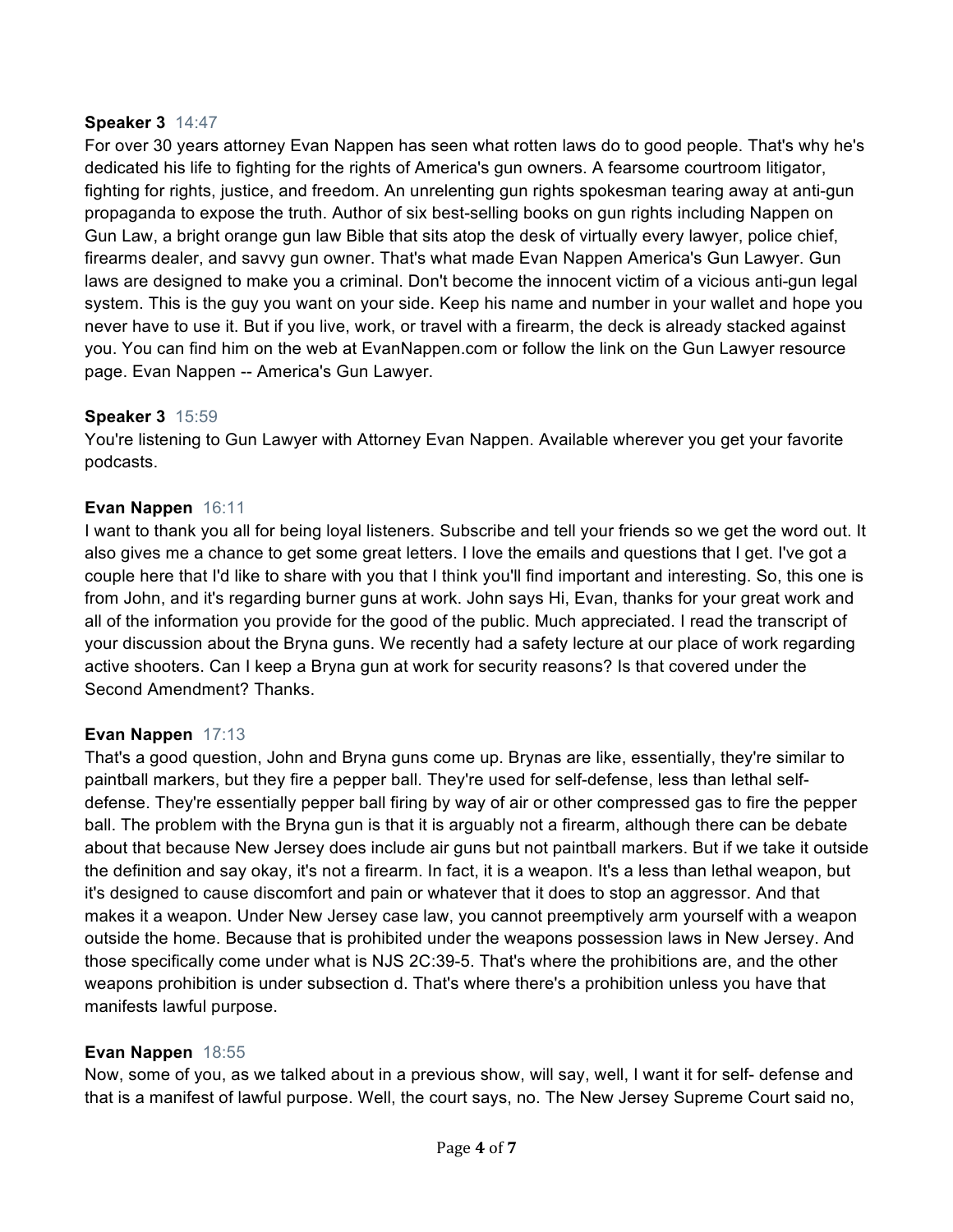it's not. You cannot go outside your home where you preemptively arm yourself for self-defense with any weapon. It's prohibited. So, the Bryna gun, it arguably could be legal to possess in your home, etc, but you can't take it outside the home and carry it. Now, this question, though, deals with security at work. Now, interestingly, the exemption for possession in the home does include your place of business as well. But the place of business exemption, which would allow for weapons possession, at your place of business, is narrowly construed and unless you are the owner of that business, it's not considered your place of business.

## **Evan Nappen** 20:06

I get the feeling from John that he works in security and works at this place where he is employed. But that would not fit the bill for being, it sounds it anyway, of being place of business under the exemption. Now if it is his place of business, and he actually owns it -- owns the place or owns the land or owns the building, etc, then he can come under the exemption, and he can have the Bryna gun at his place of business in the same way he could have an actual firearm at his place of business because that's the exemption. But if he is not within the exemption, then no, you can't, because you're not allowed to have it outside the home for self-defense. And of course, that's the reason that you would have a Bryna gun is for self-defense. And that's what creates the problem. So, until New Jersey, comes along and allows for the possession of weapons outside the home for self-defense, we have serious limitations on what we can do to defend ourselves in New Jersey. In effect, what Jersey has stated, even through the courts, is that they would rather see us be victims than defenders. And that's really the message. Be a Victim. Don't be a defender. If you get shot and killed, oh, well, sorry. We don't want you out there trying to defend yourself is basically the message.

## **Evan Nappen** 21:42

Now the good news is, and John had asked here, what about the Second Amendment being covering this? Well, we may see some help in that area. When the New York State Rifle and Pistol case comes down, which we should have the decision by June, we may see that very issue addressed in the application of the Second Amendment outside the home. It might finally break New Jersey's stranglehold on stopping us from having weapons, not just guns, but weapons outside the home for self-defense. And if that comes down, then we may be able to carry Bryna guns or carry tasers, etcetera. All these other weapons, and we may in fact be able to get carry permits, finally, to have our handguns. But until that court decision comes down, do not preemptively arm yourself with any type of weapon leaving your home because New Jersey does not see that as a lawful purpose. So, beware for now, but stay tuned, because I'm expecting good news by June.

## **Evan Nappen** 22:56

I also received another letter from Randolph, and he has questioned regarding towing vehicles with firearms. He says: I'm a US Law Shield member, and I called them last year to get advice on the topic. It feels worth sharing with your fellow listeners. I have this classic car and uses it on weekends. He has other vehicles. He's done different tows, but it started him thinking. His question is what do I do if I'm legally transporting firearms in New Jersey and my vehicle breaks down? Do I let the person who is with me take the firearms in a cab? Or rideshare? Do I leave them in the trunk and let the tow truck take them to the repair garage with the vehicle? Am I obligated to inform the tow truck cab driver that I have firearms? Do I jump in the back of the truck when it's pulling away and hide under my vehicle so I'm still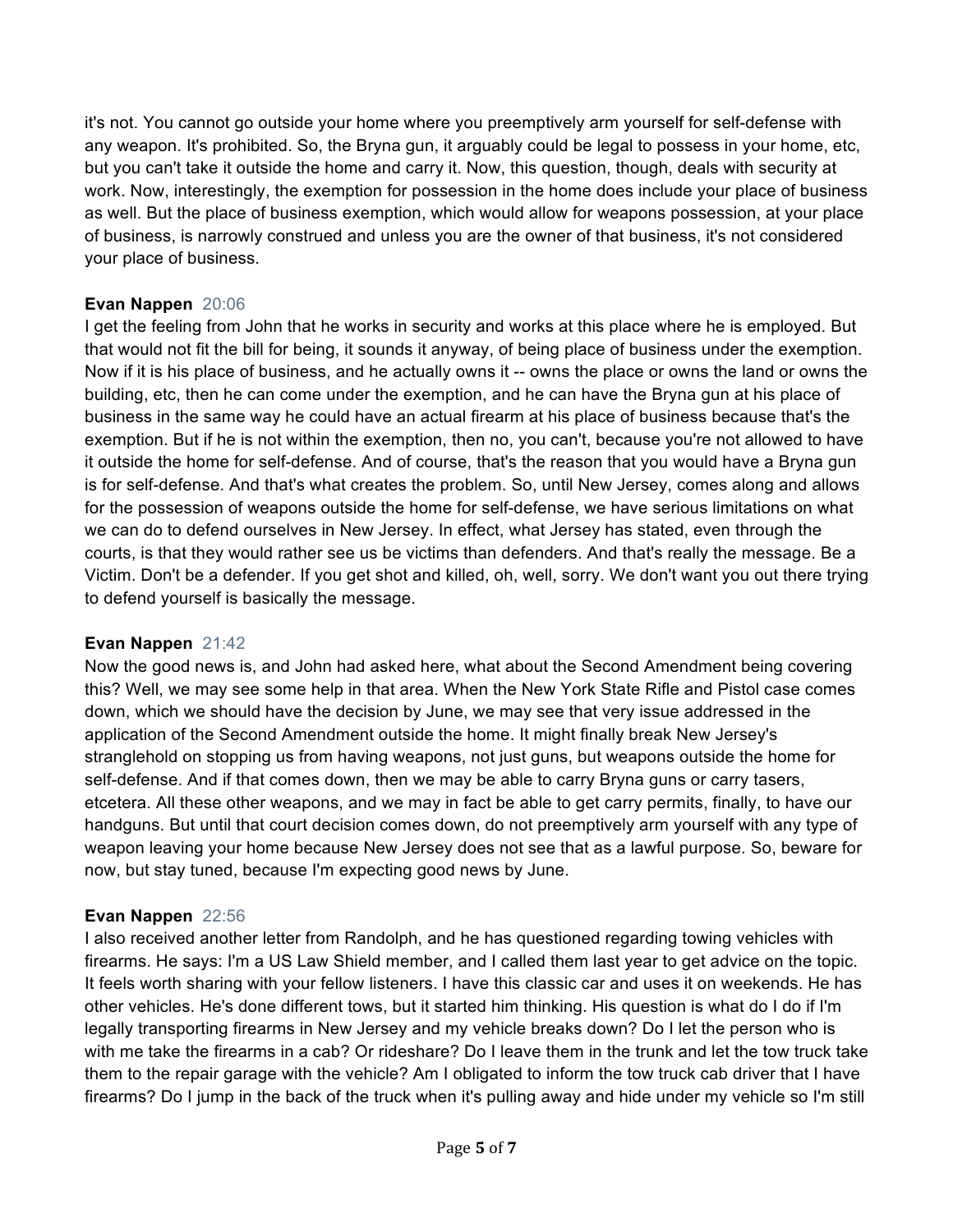with a firearm? Do I sit on the side of the road with a firearm hoping that my wife, brother, or friend returns before the state troopers notice me? If the police offer me a ride, am I obligated to inform them of guns in my gym bag?

## **Evan Nappen** 24:17

For those of you who are listening that do not live in New Jersey, this right here is the paranoia that common sense gun laws do to law-abiding citizens. I like that Randolph, and I do agree. That is what it does. But there's a reason it does that, and that's because Jersey turns law-abiding citizens into criminals. This is how we have to live. But Randolph's last line I think is the best and is an award winner. Because what he said "as far as you should just move goes, you never had pork roll and boy I can relate to that. I can relate to that Randolph. Absolutely. I mean, the absolute number one, if there is anything that is redeeming about New Jersey at all, it is absolutely pork roll. And yes, I know in North Jersey, it is called taylor ham. Let's not get into the famous pork roll versus taylor ham debate. Let's just enjoy it, especially on one of those pork roll, egg, and cheese on a hard roll. Put it on that hard kaiser roll - delicious. And if you're not from New Jersey, if you ever come to New Jersey, just experience what I just told you. You'll see what Randolph and I both are talking about.

#### **Evan Nappen** 25:42

But let's get to his question, and the question is an important one. What if your car breaks down and you have guns in the car? Well, there is an exemption in the gun law under the subsection g. of NJS 2C:39-6 in New Jersey that does allow for reasonable deviations. And what are the reasonable deviations? And what are these reasonable? Well, looking at the circumstances here, if your car breaks down, and you're just trying to get home, then it's understandable that you would be able to possess your firearms and still remain within the exemption because of it being a reasonable deviation. Particularly since you did not have control over your car breaking down. I would highly advise that you stay with the guns. So, if someone comes to pick you up, have them wait till the tow truck leaves, and you go together with the guns and go home with them. If the tow truck is going to tow, then you need to be with the tow as it goes and stay with your firearms. Letting your firearms go without your control sets you up for potential serious problems. So, you don't want to have your firearms leave your ability to possess and control them. And that's really the rule to look at.

## **Evan Nappen** 27:15

Like I said there are exemptions, though, that can apply. If you have long arms and they are unloaded, and it's only long arms, and they're unloaded and you have a New Jersey Firearms Purchaser ID Card, well that exempts you for the possession of your unloaded long arms anyway. You don't even have to be within an exemption for that. So, that would cover you. But again, you want to stay with them. That's really the key so you can keep tabs and control over your property. This is critical that you always remember to be responsible for your firearms at all times. You do not want somebody to steal them, to misuse them, to cause a problem with you about them, because it could lead to criminal charges. It could lead easily to licensing revocations and seizing the rest of your guns that you may possess. Because that's something Jersey loves to do. So, be careful out there, folks. Always stay vigilant about your firearms. This is Evan Nappen reminding you that gun laws don't protect honest citizens from criminals. They protect criminals from honest citizens.